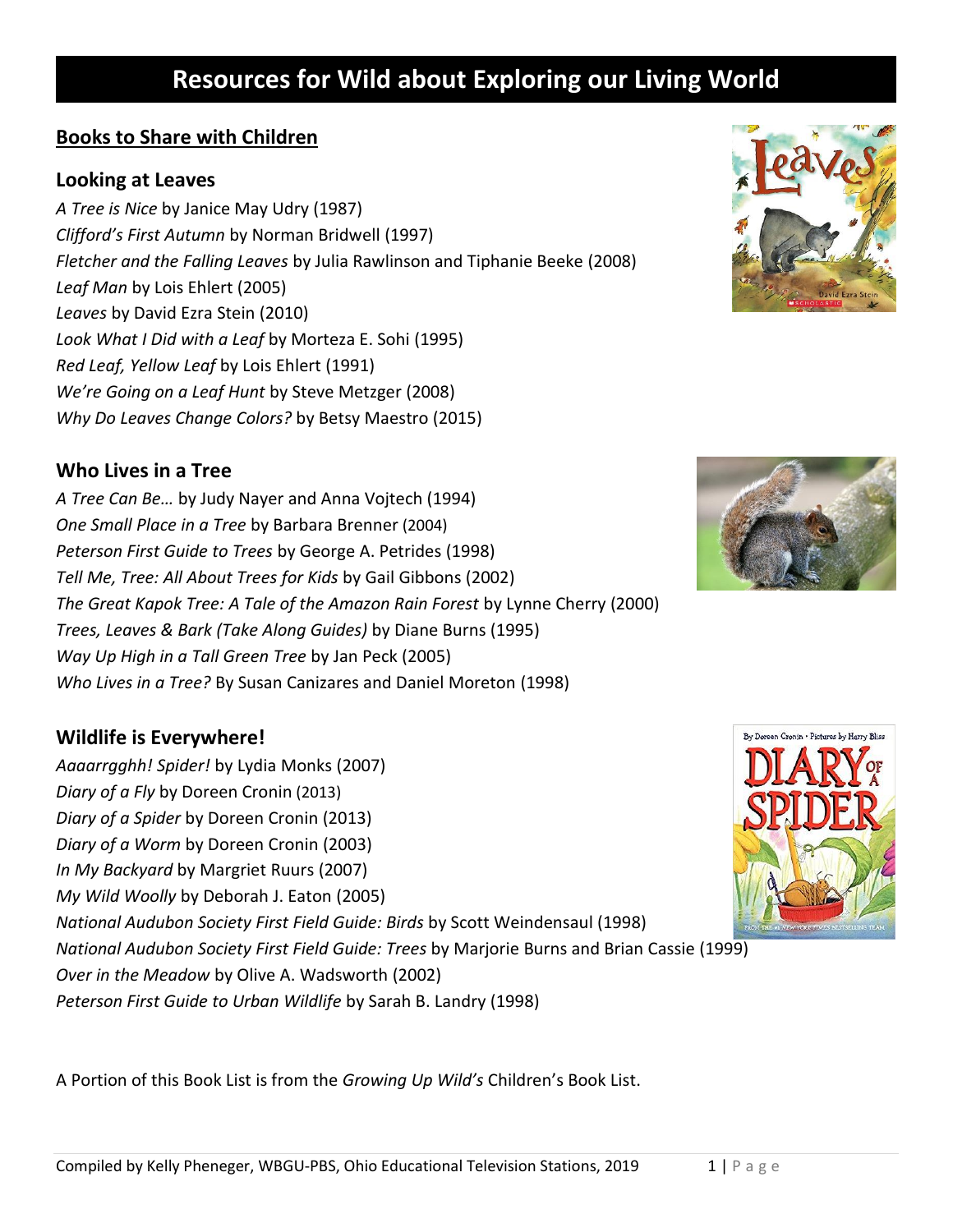#### **Curriculum Resources on the Web**

• *Growing Up Wild* <https://www.fishwildlife.org/projectwild/growing-wild/resources>



- *MESS (Marvelous Explorations Through Science and Stories) Early Childhood Curriculum: Our Natural World* [https://www.floridamuseum.ufl.edu/educators/early-](https://www.floridamuseum.ufl.edu/educators/early-%20childhood/) childhood/
- *PEEP Science Curriculum for Educators (Color, Plants, Ramps, Shadows, Sound, and Water)* <http://peepandthebigwideworld.com/en/educators/>
- *Plum Landing: Outdoor Adventures* [http://pbskids.org/plumlanding/games/outdoor\\_adventures/index.html](http://pbskids.org/plumlanding/games/outdoor_adventures/index.html)
- *Science Education on PBS Parents* <http://www.pbs.org/parents/education/science/>
- *The Cat in the Hat Knows a Lot About That! Activity: Exploring Animals in Trees* [http://www.pbs.org/parents/catinthehat/activity\\_exploring\\_animals\\_tree.html](http://www.pbs.org/parents/catinthehat/activity_exploring_animals_tree.html)

### **Growing Up WILD Workshop Information**

To receive the full Growing Up WILD activity guide, attend a Growing Up WILD workshop near you.

A list of the current workshops can be found at [http://wildlife.ohiodnr.gov/education-and-outdoor](http://wildlife.ohiodnr.gov/education-and-outdoor-discovery/conservation-education-project-wild)[discovery/conservation-education-project-wild#tabr2](http://wildlife.ohiodnr.gov/education-and-outdoor-discovery/conservation-education-project-wild)

Or contact Ohio Division of Wildlife's Outreach Coordinator at *[outdoor.education@dnr.state.oh.us](mailto:outdoor.education@dnr.state.oh.us)*

### **PBS KIDS Apps**

- Nature Cat's Great Outdoors (Free App) <http://pbskids.org/apps/nature-cats-great-outdoors.html>
- Outdoor Family Fun with Plum (Free App) <http://pbskids.org/apps/outdoor-family-fun-with-plum.html>
- Peep and the Big Wide World House Hunt (Free App) <https://play.google.com/store/apps/details?id=air.com.cloudkid.peep.househunt>
- Plum's Photo Hunt (Free App) <https://apps.apple.com/us/app/plums-photo-hunt/id847748848>
- PBS KIDS Games (Free App) <http://pbskids.org/apps/pbs-kids-games.html>
- PBS KIDS Video (Free App) <http://pbskids.org/apps/pbs-kids-video.html>

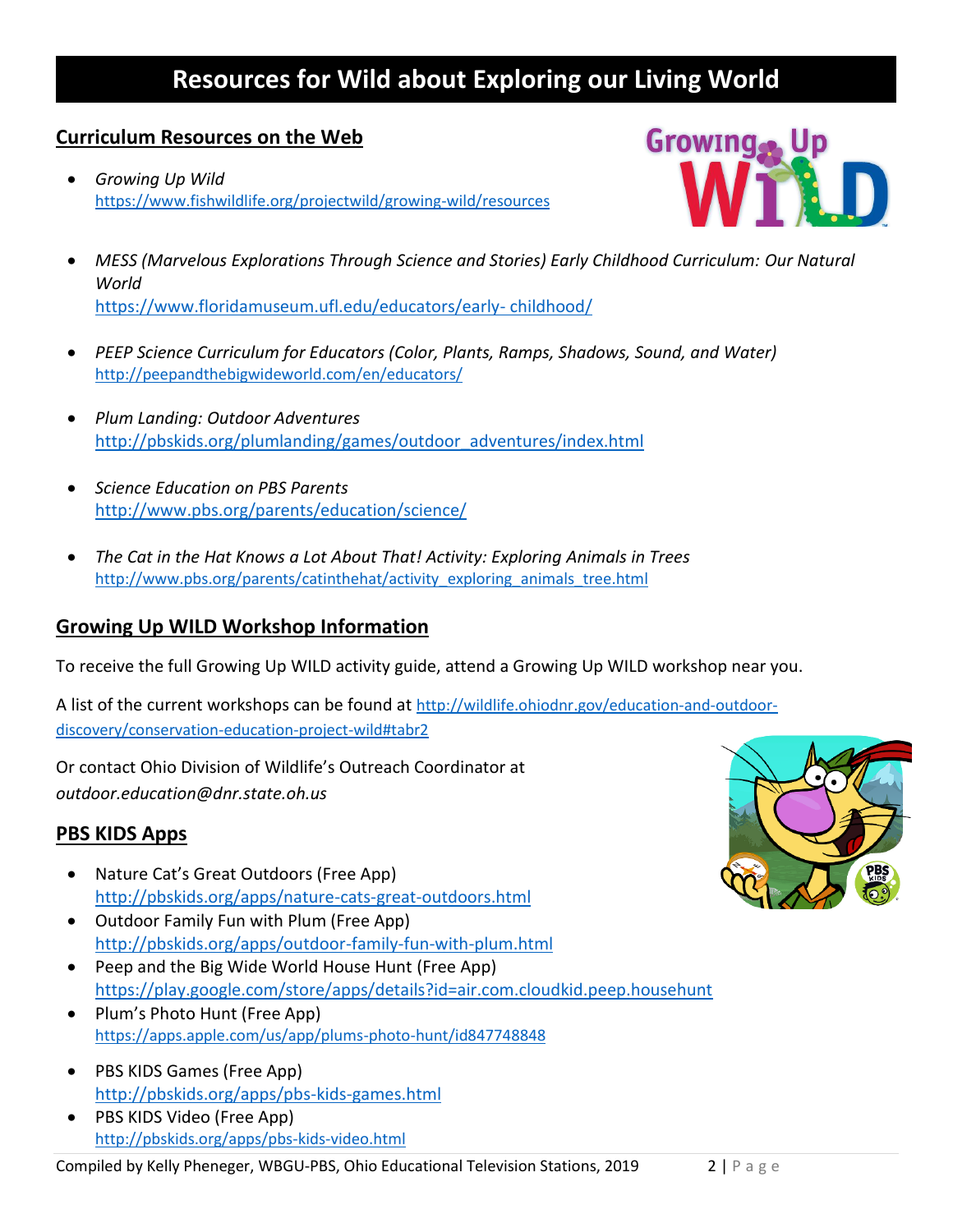#### **Videos, Games, and Lesson Plans on [pbslearningmedia.org](http://pbslearningmedia.org/)**

- A Nature Hike: Daniel Tiger's Neighborhood
- Animal Habitats
- Backyard Animals: Everyday Learning
- Backyard Wildlife: Everyday Learning
- Cameron Diaz: Habitat: Sesame Street
- Cameron Diaz: Talks about Trees with Grover: Sesame Street
- [Favorite Places in Nature \(Habitat\)](https://wgte.pbslearningmedia.org/resource/plum14.sci.life.faveplace/favorite-places-in-nature/#.Wv9Ugu4vyUk)
- Go Outside and Play: Explore a State Park: IPTV KIDS Clubhouse
- Happy Healthy Kids: Like a Tree
- [Home Tweet Home: Sid the Science Kid](https://wgte.pbslearningmedia.org/resource/9c7f95db-96d9-4022-afd2-d20383aeb715/9c7f95db-96d9-4022-afd2-d20383aeb715/#.Wv9Pnu4vyUk)
- Julia Bowen: Binoculars: Sesame Street
- [Let's Go Outside Song: Daniel Tiger's Neighborhood](https://wgte.pbslearningmedia.org/resource/a617fa49-95e6-4366-bbea-a34ab0a3da7d/lets-go-outside-song-daniel-tigers-neighborhood/#.Wv9UYO4vyUk)
- Nature Cat (Collection of Resources)
- Number 3 in the Forest: Sesame Street
- Read a Good Book: Creature Craft: IPTV KIDS Clubhouse
- So Much to See in the Woods: Daniel Tiger's Neighborhood
- Song: Shake, Shake the Mango Tree, Sesame Street
- Snack Hacks: Pretzel Tree
- The Birds are Building a Nest: Daniel Tiger's Neighborhood
- [The Leaf Game: Daniel Tiger's Neighborhood](https://wgte.pbslearningmedia.org/resource/88972b93-72d3-4c70-a662-b3955a169774/the-leaf-game-daniel-tigers-neighborhood/#.Wv9Lme4vyUk)
- There's So Much to Explore Song: Daniel Tiger's Neighborhood
- Watching the Sunset: Daniel Tiger's Neighborhood
- We're Rain Explorers: Daniel Tiger's Neighborhood
- What Do You See? Everyday Learning
- What is Nature: IPTV KIDS Clubhouse